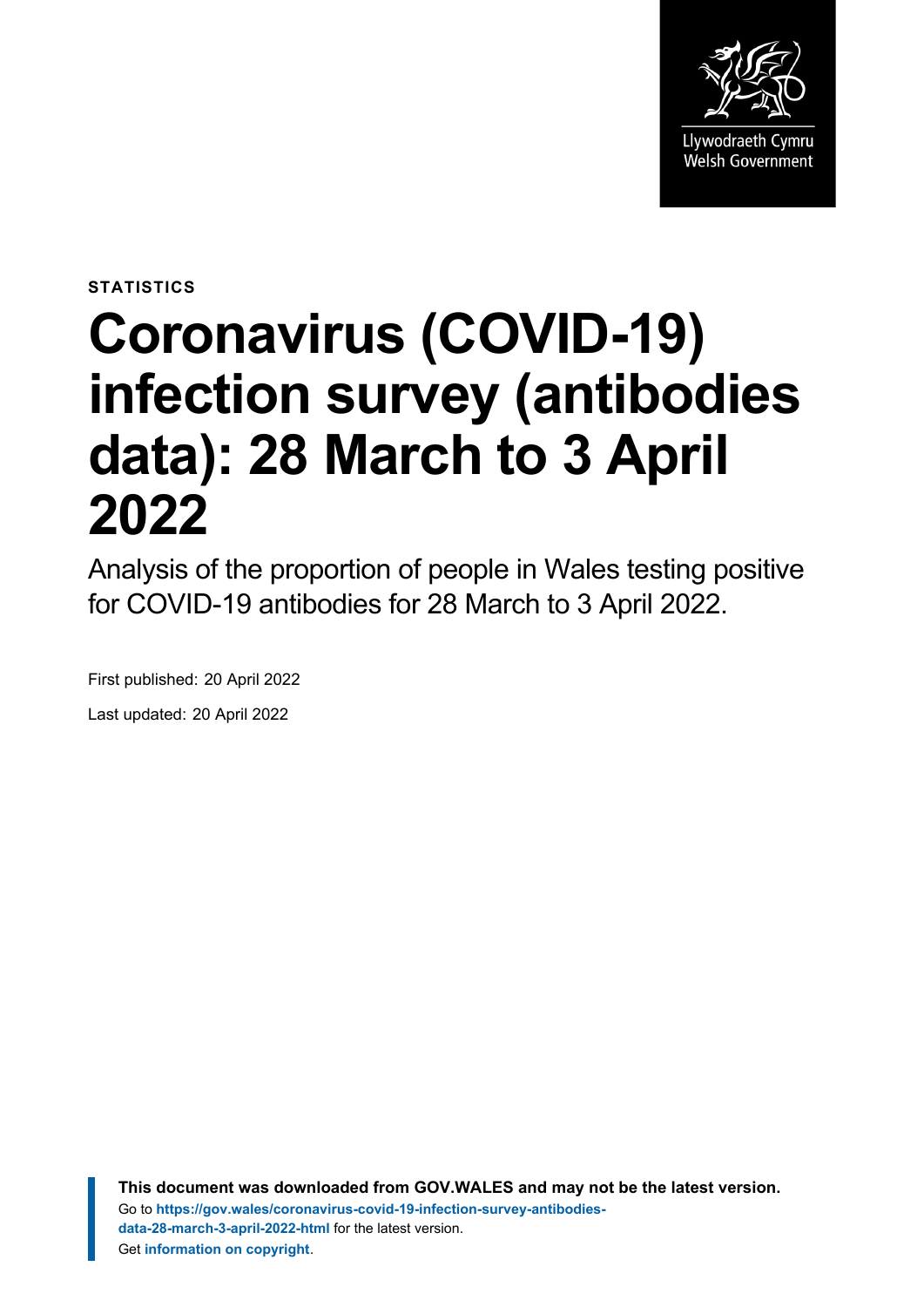# **Contents**

**[Introduction](#page-1-0) [Antibody thresholds](#page-2-0) [Proportion of people in Wales who had antibodies against COVID-19](#page-3-0) [Definitions](#page-6-0) [Quality and methodology information](#page-7-0) [Next update](#page-10-0) [Contact details](#page-10-1)**

# <span id="page-1-0"></span>**Introduction**

The antibody data presented is part of the Coronavirus (COVID-19) Infection Survey (CIS) which is run across the whole of the UK. The data can be used to understand who has had the infection in the past or has developed antibodies as a result of vaccination.

The analysis presented on past infection and/or vaccination, is defined as testing positive for antibodies to SARS-CoV-2 based on findings from the COVID-19 Infection Survey. SARS-CoV-2 is the scientific name given to the specific virus that causes COVID-19.

Information on the method used to model antibody estimates can be found on the **[Office for National Statistics](https://www.ons.gov.uk/peoplepopulationandcommunity/healthandsocialcare/conditionsanddiseases/methodologies/covid19infectionsurveypilotmethodsandfurtherinformation#antibody-and-vaccination-estimates) website**.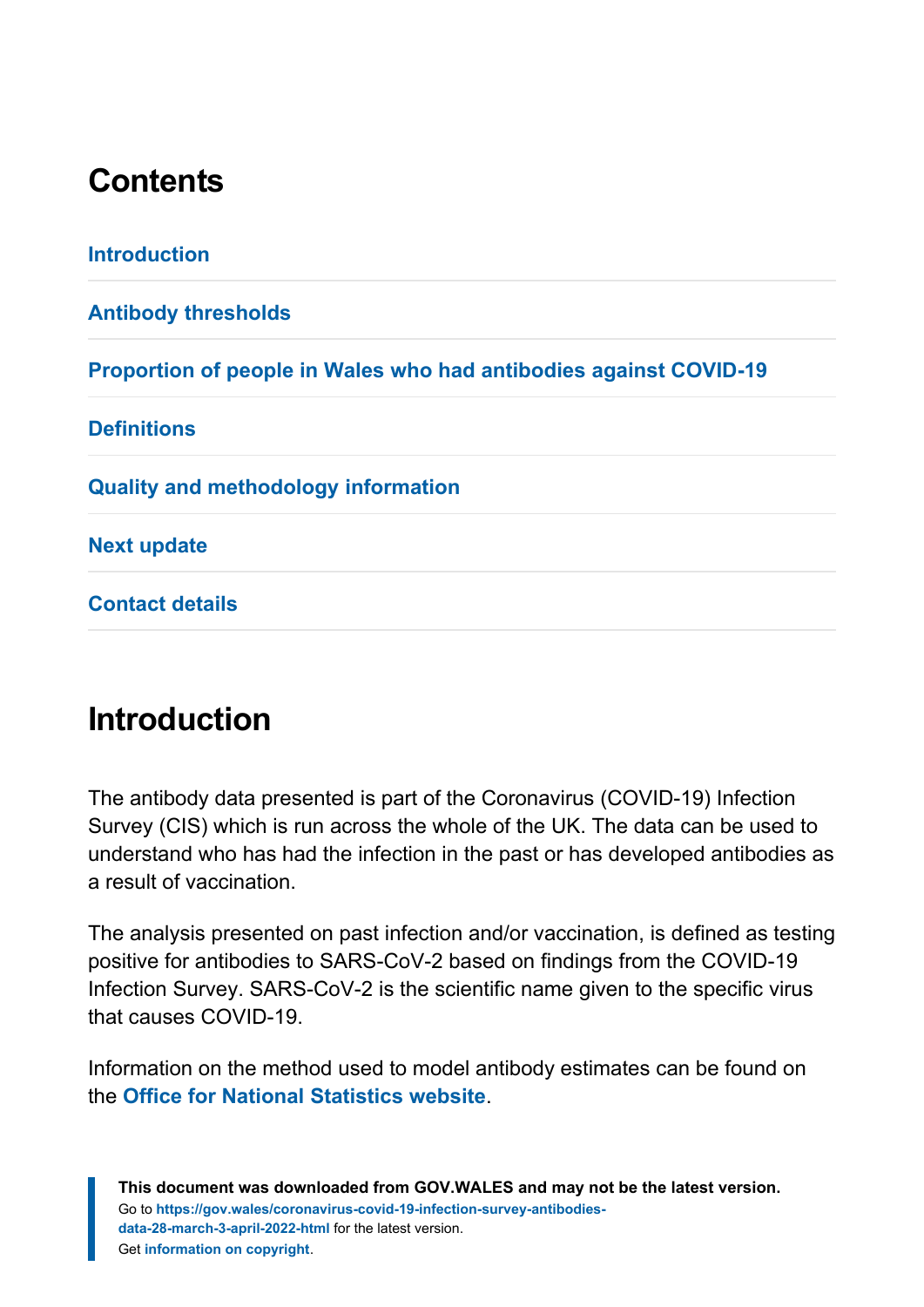This publication also includes estimates of the percentage of people who have reported via the survey that they have received one or more doses of a COVID-19 vaccination, as well as those that have been fully vaccinated. These estimates are not the same as the published figures from **[Public Health](https://public.tableau.com/profile/public.health.wales.health.protection#!/vizhome/RapidCOVID-19virology-Public/Headlinesummary) [Wales](https://public.tableau.com/profile/public.health.wales.health.protection#!/vizhome/RapidCOVID-19virology-Public/Headlinesummary)** on recorded vaccinations and do not include residents of care homes.

Additional information, such as estimates of antibody positivity broken down by single year of age for each of the UK countries can be found on the **[Office for](https://www.ons.gov.uk/peoplepopulationandcommunity/healthandsocialcare/conditionsanddiseases/articles/coronaviruscovid19infectionsurveyantibodydatafortheuk/previousReleases) [National Statistics website](https://www.ons.gov.uk/peoplepopulationandcommunity/healthandsocialcare/conditionsanddiseases/articles/coronaviruscovid19infectionsurveyantibodydatafortheuk/previousReleases)**.

# <span id="page-2-0"></span>**Antibody thresholds**

Academic research on antibody thresholds, using data from when the Delta variant was the dominant strain, indicates that a higher threshold of antibodies is needed to provide protection from new COVID-19 infections for those who are vaccinated. The threshold used up to now referred to as the 'standard threshold (42 ng/ml)' was determined prior to the development of coronavirus (COVID-19) vaccinations.

ONS has introduced an additional second threshold associated with a higher concentration of antibodies, to estimate the percentage of adults who are likely to have strong protection against getting a new COVID-19 infection. A previous COVID-19 infection typically results in a stronger immune response than vaccination. To get a similar level of protection from vaccination alone, a higher concentration of antibodies is needed.

The higher threshold is 179 ng/ml and was identified as providing a 67% lower risk of getting a new COVID-19 infection with the Delta variant after two vaccinations with either Pfizer or AstraZeneca vaccines, compared with someone who was unvaccinated and had not had COVID-19 before. This higher threshold was identified by comparing how the risk of new COVID-19 infections with the Delta variant, varied across different antibody levels. It is unlikely that this threshold will provide equivalent protection against the Omicron variant and analyses of the effectiveness of vaccinations against the Omicron variant are ongoing.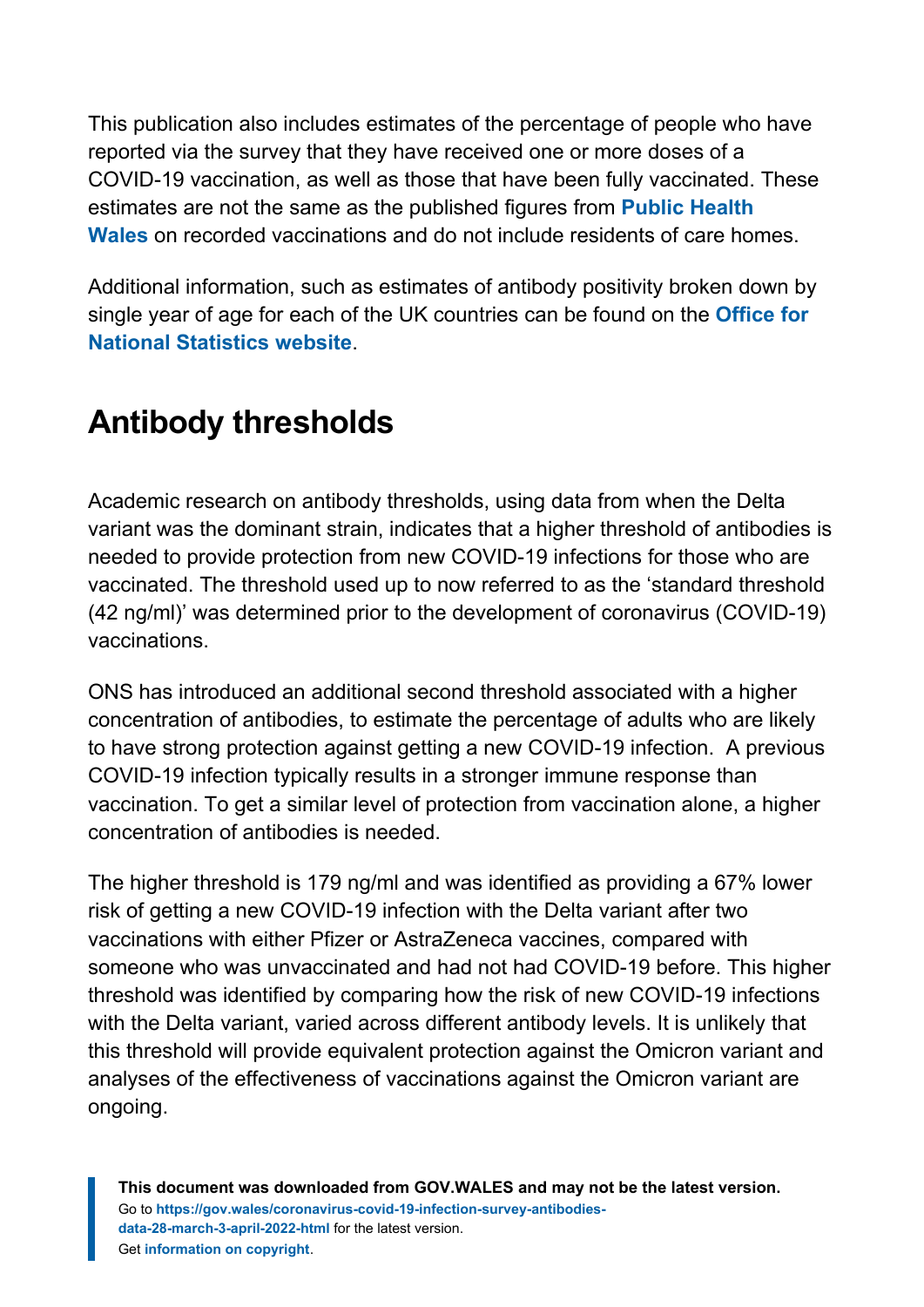Modelled vaccination estimates for one or more and two or more COVID-19 vaccinations for Wales require additional quality assurance and have not been included here.

# <span id="page-3-0"></span>**Proportion of people in Wales who had antibodies against COVID-19**

Between 28 March and 3 April, it is estimated that over 9 in 10 people (99.5%) aged 16 and over tested positive for antibodies to the coronavirus (COVID-19) from a blood sample (95% **[credible interval](#page-6-1)**: 99.1% to 99.7%), suggesting they had the infection in the past or have been vaccinated. Over 9 in 10 adults, 98.8% (95% credible interval: 98.4% to 99.1%) would have tested positive for COVID-19 antibodies at or above the higher antibody threshold needed to provide protection from new COVID-19 infections for those who are vaccinated.

Though there is uncertainty with the estimates, it appears that the percentage of people testing positive for antibodies remained high in recent weeks.

Antibody positivity is defined by a fixed concentration (or threshold) of antibodies in the blood; having a negative test for antibodies does not mean that a person has no immune response to an infection.

Most people who are vaccinated will retain a higher antibody level than before vaccination even after dropping below the standard threshold value. A negative result does not mean that antibody level is at zero, nor that a person has no protection against COVID-19, as an immune response does not rely on the presence of antibodies alone.

As more people become vaccinated the number of people with antibodies is expected to increase. However, the detection of antibodies alone is not a precise measure of immunity protection acquired from vaccinations. This is because antibody levels in the blood can decline over time, meaning that some people who have previously had COVID-19 may subsequently test negative for antibodies. For this reason, these figures should be regarded as estimates of monthly antibodies prevalence, not cumulative exposure.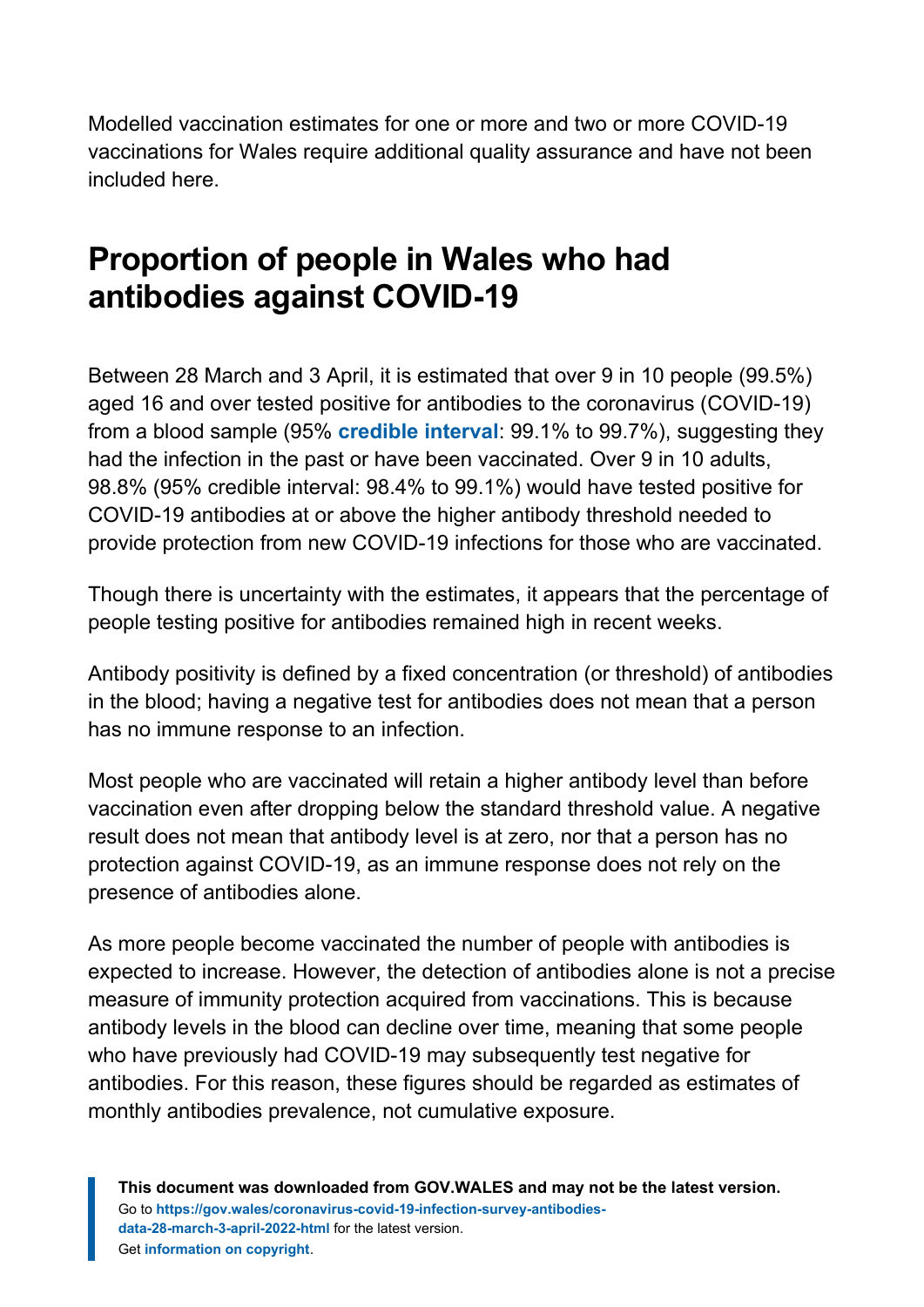### **Chart 1: Estimated percentage of the population in Wales testing positive for coronavirus (COVID-19)** antibodies, January 2021 to April 2022



Source: Coronavirus (COVID-19) Infection Survey, ONS

The bars give estimates and the vertical lines indicate the 95% credible intervals. Light blue bars indicate the percentage of people testing positive for antibodies and the dark blue bars indicate the percentage of people testing positive at the higher threshold. Estimates shown for surveillance weeks from 4 January 2020 to 3 April 2022.

Between 28 March and 3 April, the percentage of people testing positive for antibodies at the standard threshold ranged from 97.7% in people aged between 12 and 15 to 99.7% in people aged between 35 and 59. Percentages of people testing positive for antibodies at or above the higher threshold ranged from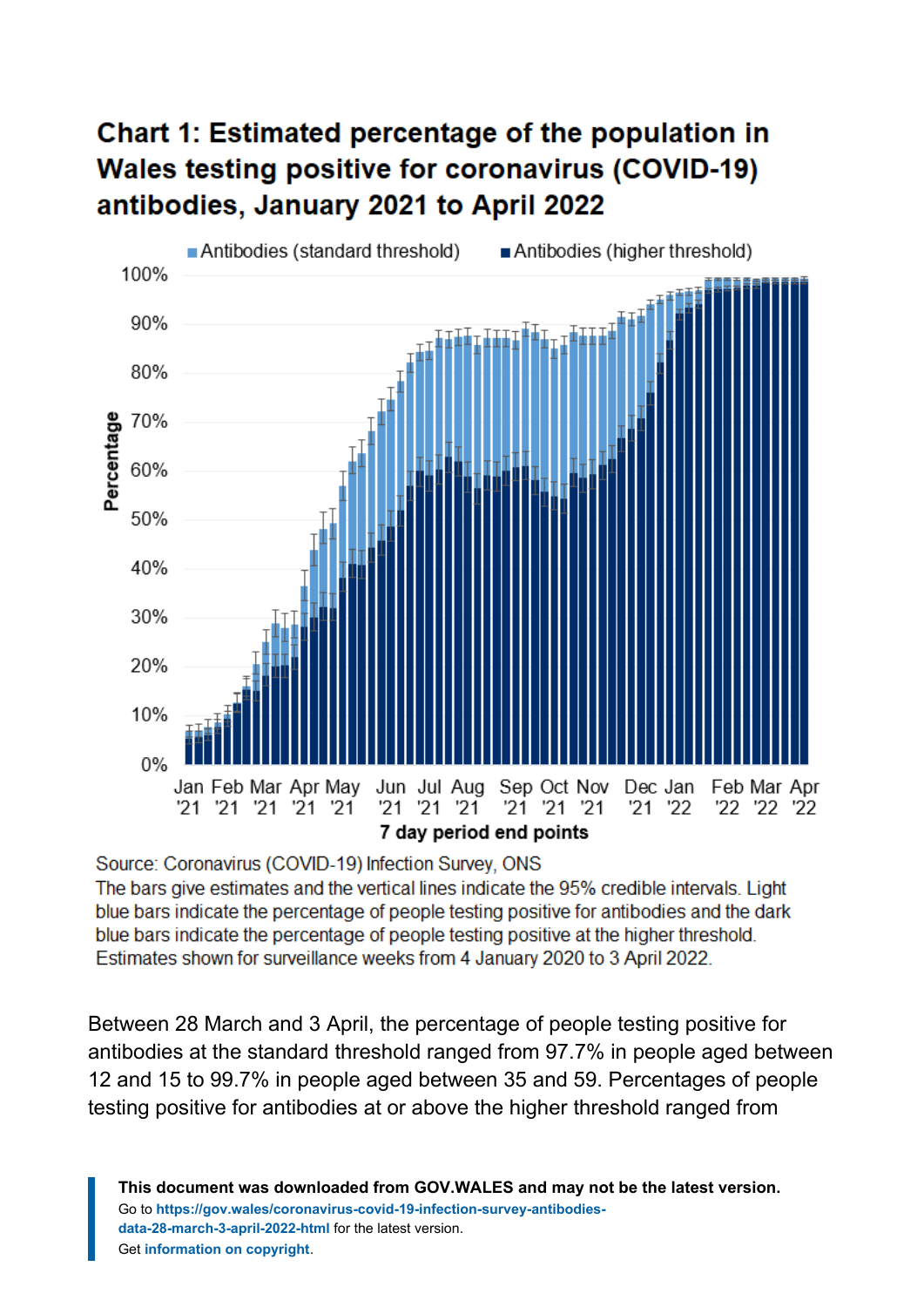84.6% in people aged between 8 and 11 to 99.4% in people aged between 70 and 74.

Caution should be taken when interpreting these estimates. Credible intervals are wide and the sample size is relatively low, meaning there is uncertainty surrounding these figures.

#### **Chart 2: Estimated proportion of people in Wales who** would have tested positive for antibodies by age group, between 28 March and 3 April 2022



Source: Coronavirus (COVID-19) Infection Survey, ONS

The bars give estimates for people testing positive for antibodies. The horizontal lines indicate the 95% credible intervals.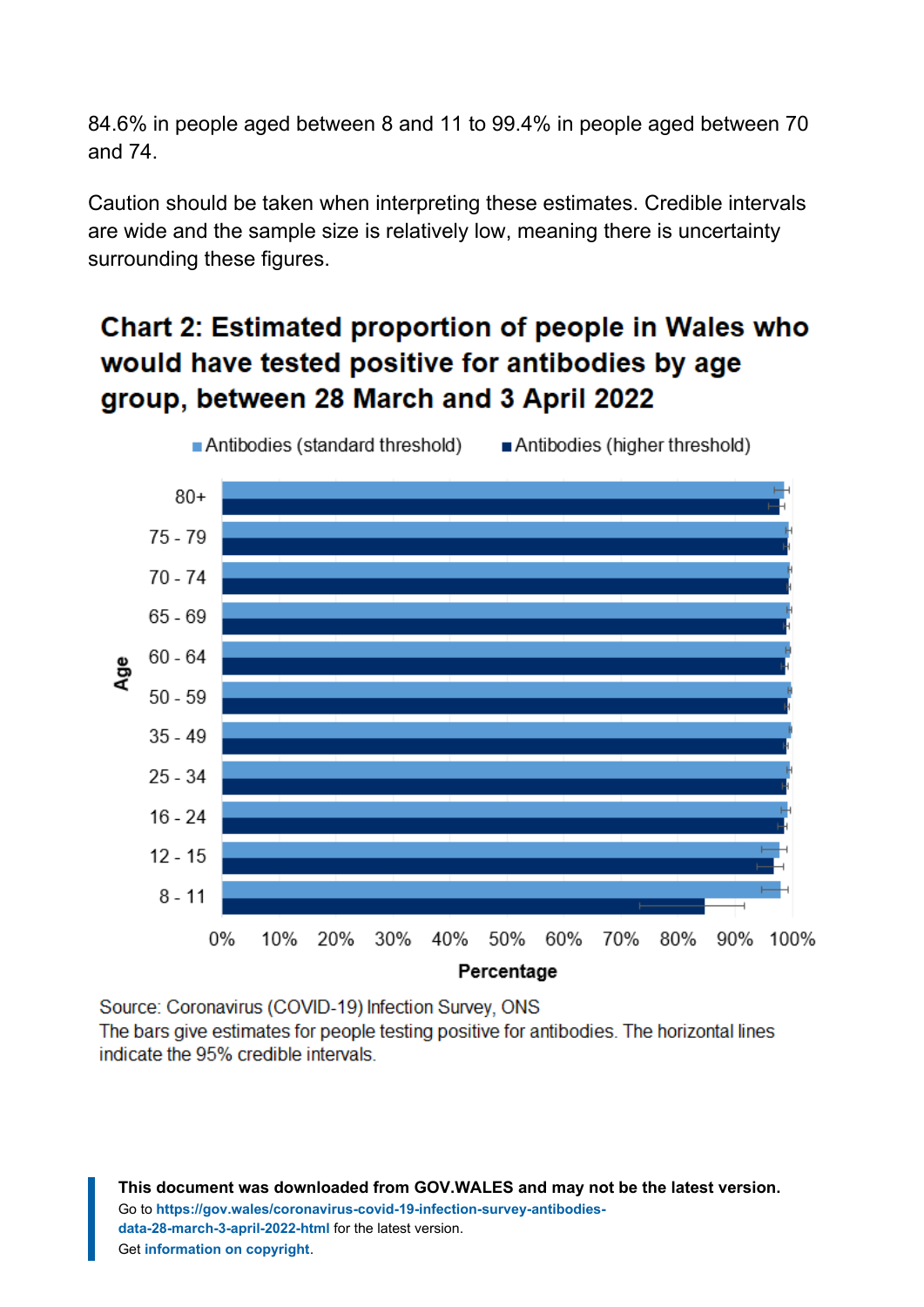Vaccination estimates for adults require additional quality assurance and therefore have not been updated in this publication; they will be reintroduced as soon as possible. **[Official government figures on vaccinations](https://coronavirus.data.gov.uk/details/vaccinations)** ar[e](https://coronavirus.data.gov.uk/details/vaccinations) available.

The vaccinations estimates are not the same as the published figures from **[Public Health Wales](https://public.tableau.com/profile/public.health.wales.health.protection#!/vizhome/RapidCOVID-19virology-Public/Headlinesummary)** on recorded vaccinations and do not include residents of care homes, hospitals or other institutional settings. There will be differences between these modelled estimates and the official figures due to differences in coverage, methods and timeliness. The estimates produced from the survey are helpful to compare with other characteristics, such as testing positive for antibodies.

# <span id="page-6-0"></span>**Definitions**

#### <span id="page-6-2"></span>**Community population**

This survey covers people living in private households only and this is referred to as the community population. Residents in hospitals, care homes and/or other institutional settings are excluded.

#### <span id="page-6-1"></span>**Credible intervals**

A credible interval gives an indication of the uncertainty of an estimate from data analysis. 95% credible intervals are calculated so that there is a 95% probability of the true value lying in the interval.

#### **Positivity rate**

The estimated proportion of people who test positive for antibodies against coronavirus (COVID-19) at a point in time.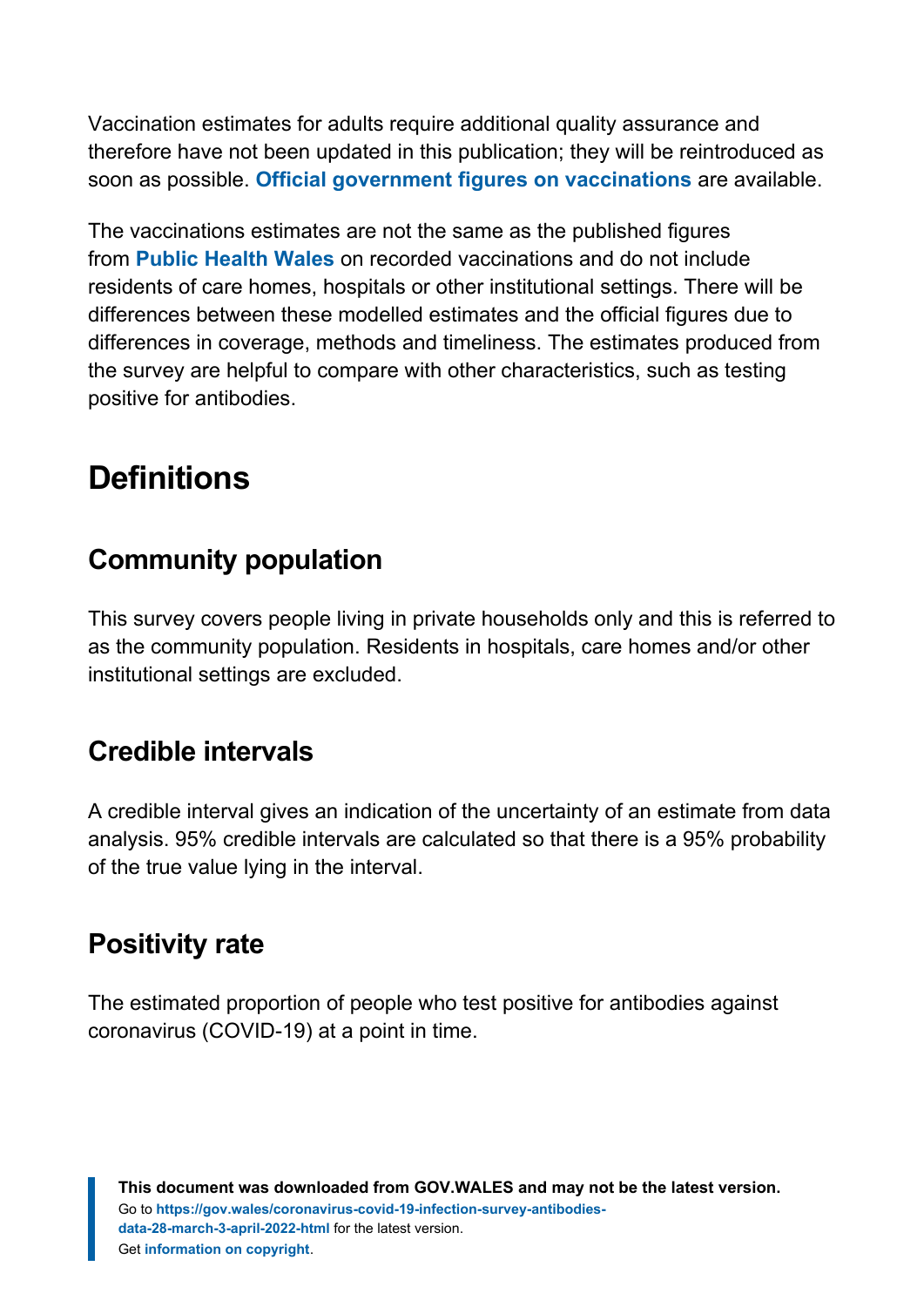#### <span id="page-7-1"></span>**Surveillance weeks**

These are standardised Monday to Sunday weeks, which are used internationally and are useful for comparability. However this approach sometimes results in estimates referring to a period of fewer than 7 days if the full week's data is not available.

# <span id="page-7-0"></span>**Quality and methodology information**

Information on the method used to model antibody estimates presented in this publication can be found on the **[ONS website](https://www.ons.gov.uk/peoplepopulationandcommunity/healthandsocialcare/conditionsanddiseases/methodologies/covid19infectionsurveypilotmethodsandfurtherinformation#antibody-and-vaccination-estimates)**. The model used is based on standardised Monday-Sunday **[surveillance weeks](#page-7-1)**, as opposed to the 28-day periods previously reported on, enabling more timely weekly estimates to be produced. Estimates based on the current model are presented from 4 January 2021 onwards. The final week's modelled estimate is subject to more uncertainty as it is an incomplete week of data and therefore more likely to change when more data becomes available.

The analysis presented is based on blood test results taken from a randomly selected subsample of individuals aged 16 years and over, which are used to test for antibodies against SARS-CoV-2. This can be used to help understand who has had the infection in the past or has developed antibodies as a result of vaccination.

One way the body fights infections like COVID-19 is by producing small particles in the blood called antibodies. It takes between two and three weeks after infection or vaccination for the body to make enough antibodies to fight the infection. Antibodies remain in the blood at low levels, although these levels can decline over time to the point that tests can no longer detect them. Having antibodies can help to prevent individuals from getting the same infection again.

The presence of antibodies is measured to understand who has had coronavirus (COVID-19) in the past and the impact of vaccinations. Once infected, the length of time antibodies remain at detectable levels in the blood is not fully known. It is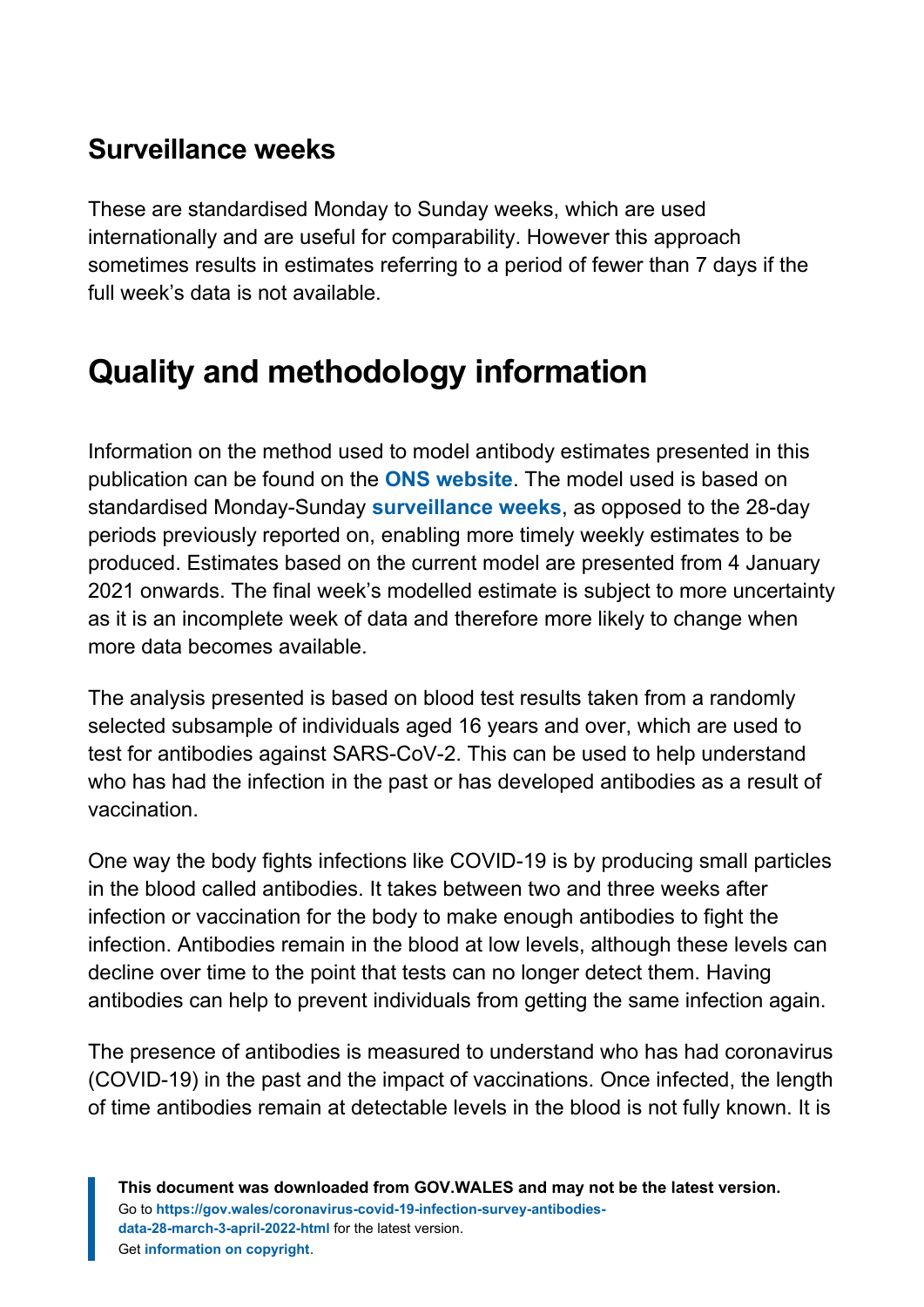also not yet known how having detectable antibodies, now or at some time in the past, affects the chance of getting COVID-19 again.

This publication also presents self-reported estimates of the percentage of people who have received one or more doses of a COVID-19 vaccination since 4 January 2021 and estimates of the percentage of people reported to be fully vaccinated since 15 February 2021. These estimates are based on modelling of the people visited in the COVID-19 Infection Survey in the community in a particular time period. The estimates are then adjusted (post-stratified) to be representative of the population.

These estimates are not the same as the **[published government figures](https://public.tableau.com/profile/public.health.wales.health.protection#!/vizhome/RapidCOVID-19virology-Public/Headlinesummary)** on recorded vaccinations and there may be differences between these modelled estimates and the official figures, which are updated more regularly. The estimates produced from the survey are helpful to compare with other characteristics, such as testing positive for antibodies.

The **[UK coronavirus dashboard](https://coronavirus.data.gov.uk/details/vaccinations)** includes daily data for the UK and each constituent country on the actual number of people who have received a COVID-19 vaccination. This is based on individual vaccination records (administrative data held by each nation) and should be used to understand progress of the vaccination programme across the UK.

These statistics refer to infections reported in the community, by which we mean private households. These figures exclude infections reported in hospitals, care homes and/or other institutional settings. The population used in this analysis relates to the **[community population](#page-6-2)** aged 16 years and over.

It is important to note that there is a significant degree of uncertainty with the estimates. This is because, despite a large sample of participants, the number of positive cases identified is small. Estimates are provided with 95% **[credible](#page-6-1) [intervals](#page-6-1)** to indicate the range within which we may be confident the true figure lies.

Further information on antibody test results is published by the **[Office for](https://www.ons.gov.uk/peoplepopulationandcommunity/healthandsocialcare/conditionsanddiseases/articles/coronaviruscovid19infectionsurveyantibodydatafortheuk/previousReleases) [National Statistics \(ONS\)](https://www.ons.gov.uk/peoplepopulationandcommunity/healthandsocialcare/conditionsanddiseases/articles/coronaviruscovid19infectionsurveyantibodydatafortheuk/previousReleases)** and includes antibody information for England, Wales, Scotland and Northern Ireland. The estimates for **[Northern](https://www.health-ni.gov.uk/articles/covid-19-infection-survey)**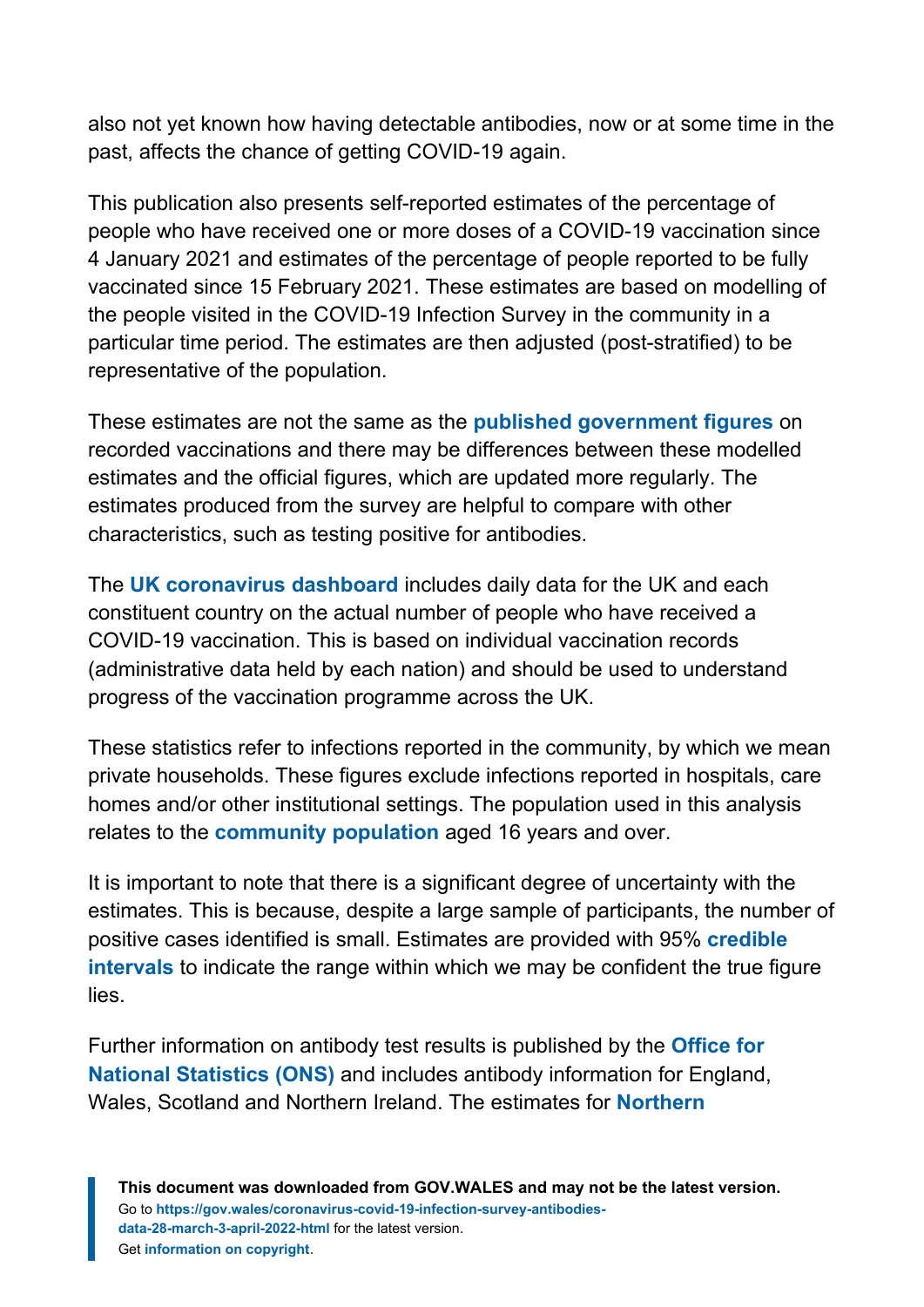**[Ireland](https://www.health-ni.gov.uk/articles/covid-19-infection-survey)** and **[Scotland](https://www.gov.scot/collections/coronavirus-covid-19-infection-survey/)** are published by the respective administrations, as we do here for Wales.

Further information about quality and methodology can be found on the **[ONS](https://www.ons.gov.uk/peoplepopulationandcommunity/healthandsocialcare/conditionsanddiseases/methodologies/covid19infectionsurveypilotmethodsandfurtherinformation) [website](https://www.ons.gov.uk/peoplepopulationandcommunity/healthandsocialcare/conditionsanddiseases/methodologies/covid19infectionsurveypilotmethodsandfurtherinformation)** and the survey pages on the **[Oxford University site](https://www.ndm.ox.ac.uk/covid-19/covid-19-infection-survey)**.

More information about the **[COVID-19 Infection Survey in Wales](https://gov.wales/coronavirus-covid-19-infection-survey-positivity-estimates)**.

#### **Well-being of Future Generations Act (WFG)**

The Well-being of Future Generations Act 2015 is about improving the social, economic, environmental and cultural wellbeing of Wales. The Act puts in place seven wellbeing goals for Wales. These are for a more equal, prosperous, resilient, healthier and globally responsible Wales, with cohesive communities and a vibrant culture and thriving Welsh language. Under section (10)(1) of the Act, the Welsh Ministers must (a) publish indicators ("national indicators") that must be applied for the purpose of measuring progress towards the achievement of the wellbeing goals, and (b) lay a copy of the national indicators before Senedd Cymru. Under section 10(8) of the Well-being of Future Generations Act, where the Welsh Ministers revise the national indicators, they must as soon as reasonably practicable (a) publish the indicators as revised and (b) lay a copy of them before the Senedd. These national indicators were laid before the Senedd in 2021. The indicators laid on 14 December 2021 replace the set laid on 16 March 2016.

Information on the indicators, along with narratives for each of the well-being goals and associated technical information is available in the **[Wellbeing of](https://gov.wales/wellbeing-wales) [Wales report](https://gov.wales/wellbeing-wales)**.

Further information on the **[Well-being of Future Generations \(Wales\) Act](https://gov.wales/well-being-future-generations-wales-act-2015-guidance) [2015](https://gov.wales/well-being-future-generations-wales-act-2015-guidance)**.

The statistics included in this release could also provide supporting narrative to the national indicators and be used by public services boards in relation to their local wellbeing assessments and local wellbeing plans.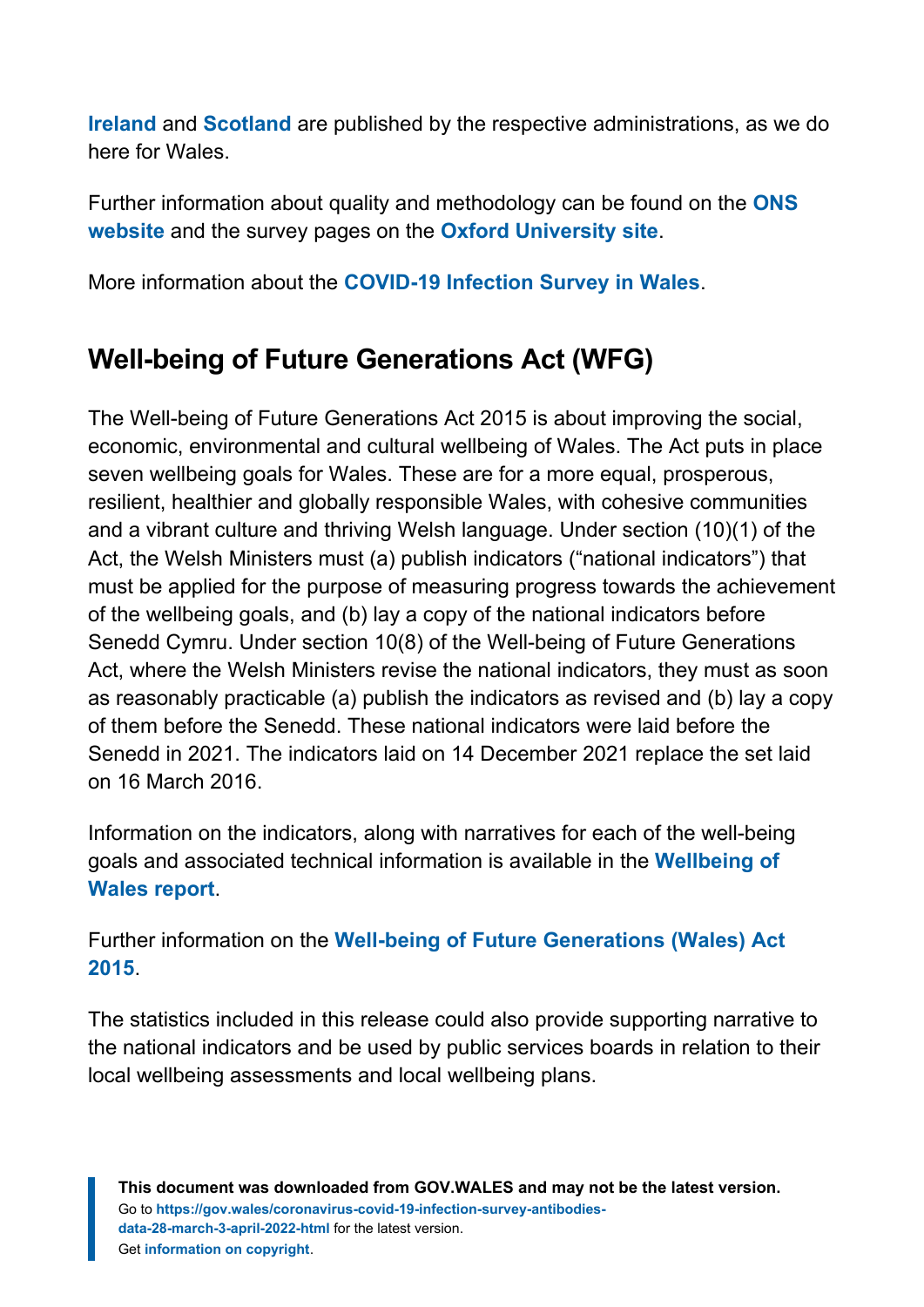## <span id="page-10-0"></span>**Next update**

4 May 2022

## <span id="page-10-1"></span>**Contact details**

Statistician: Lisa Bloemberg Telephone: 0300 025 0166 Email: **[kas.covid19@gov.wales](mailto:kas.covid19@gov.wales)**

Media: 0300 025 8099

SFR 110/2022